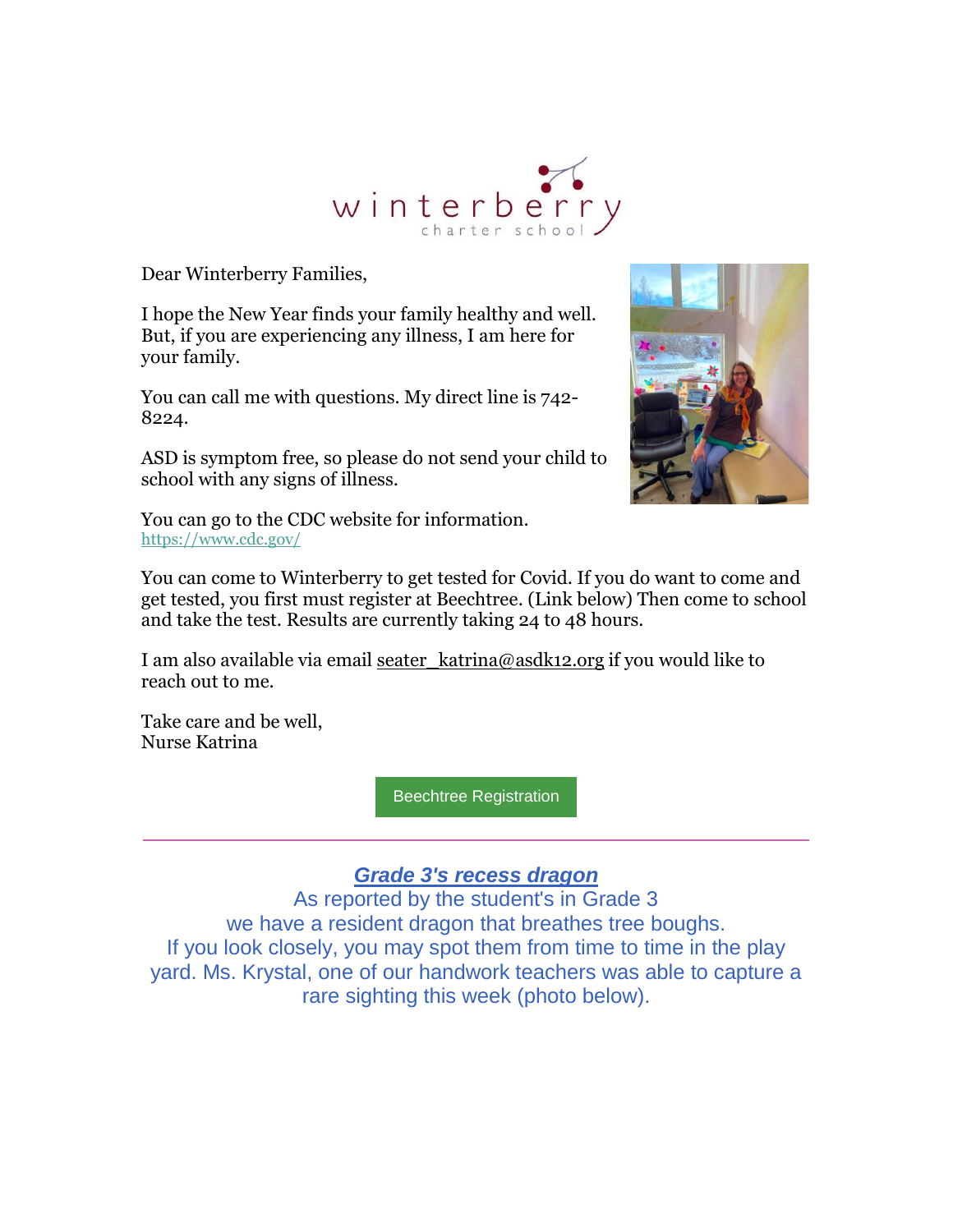



# **Pick.Click.Give. allows families to donate a portion of their Permanent Fund Dividend to the Winterberry Parent Guild**

Go to **[pfd.alaska.gov](https://nam12.safelinks.protection.outlook.com/?url=https%3A%2F%2Fr20.rs6.net%2Ftn.jsp%3Ff%3D001dDmKoqAShR-tkDTig6wvziIPC5AL0-yK_T6lSVzvp8oNrWVL6gL8XwhUPfw7sYZ4TUgPqR8jIw6ygiHAioq8TJYX6oJYAhmD_01bxO6fpTxvc4zOXuK5-2fGtoFFLTT39pqg_UuQAfs-DulrAbVGdg%3D%3D%26c%3DFIEVoJ67BwDoq9hGv67bQpxzdwM4GNhk6qN1r0MxIU-eEOUnW0FwDg%3D%3D%26ch%3DvrV1YgMMKJoEosqkGhRH60V3vLZ5HjMYuexvdwT2UcipsSZDrthz3w%3D%3D&data=04%7C01%7Cgarrels_shana%40asdk12.org%7Cf7dd05ca7f97434d3d1d08d9d6e26971%7C036ce601e95a4e46a3bd6b742ed4bb35%7C0%7C1%7C637777090208072619%7CUnknown%7CTWFpbGZsb3d8eyJWIjoiMC4wLjAwMDAiLCJQIjoiV2luMzIiLCJBTiI6Ik1haWwiLCJXVCI6Mn0%3D%7C3000&sdata=JJes8TKgGDhUn0ubGLPlXla58uR%2FfW11LX6jO0MitEE%3D&reserved=0)** to add a pledge today.

While applying for their PFD online, Alaskans can choose to Pick.Click.Give. in increments of \$25. All donations are tax deductible and donors will receive tax documentation from the State once their donations have been processed. Permanent Fund Dividend applications are available from January 1 to March 31, though Alaskans may choose to add or adjust their pledges online through August 31.

The program is run by The Alaska Community Foundation in partnership with the Rasmuson Foundation, The Foraker Group, and the State of Alaska Permanent Fund Dividend Division. File for your PFD or add a pledge at **[pfd.alaska.gov](https://nam12.safelinks.protection.outlook.com/?url=https%3A%2F%2Fr20.rs6.net%2Ftn.jsp%3Ff%3D001dDmKoqAShR-tkDTig6wvziIPC5AL0-yK_T6lSVzvp8oNrWVL6gL8XwhUPfw7sYZ4TUgPqR8jIw6ygiHAioq8TJYX6oJYAhmD_01bxO6fpTxvc4zOXuK5-2fGtoFFLTT39pqg_UuQAfs-DulrAbVGdg%3D%3D%26c%3DFIEVoJ67BwDoq9hGv67bQpxzdwM4GNhk6qN1r0MxIU-eEOUnW0FwDg%3D%3D%26ch%3DvrV1YgMMKJoEosqkGhRH60V3vLZ5HjMYuexvdwT2UcipsSZDrthz3w%3D%3D&data=04%7C01%7Cgarrels_shana%40asdk12.org%7Cf7dd05ca7f97434d3d1d08d9d6e26971%7C036ce601e95a4e46a3bd6b742ed4bb35%7C0%7C1%7C637777090208228820%7CUnknown%7CTWFpbGZsb3d8eyJWIjoiMC4wLjAwMDAiLCJQIjoiV2luMzIiLCJBTiI6Ik1haWwiLCJXVCI6Mn0%3D%7C3000&sdata=eYAwyg%2BZENAPY0OvTAA%2BjNVQr85AkEfCW6igBGTpRs8%3D&reserved=0)**.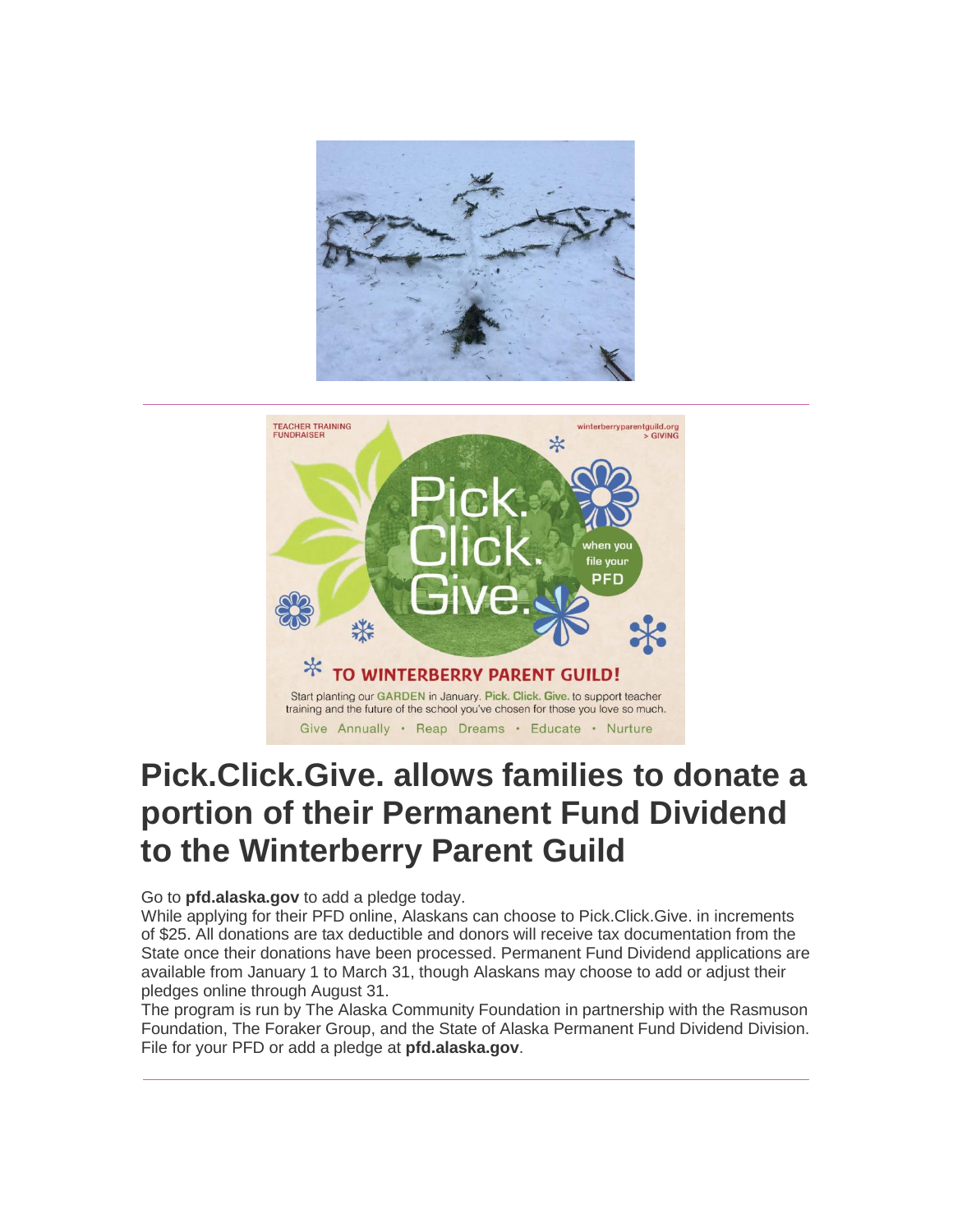# Dates to Remember

## Winterberry Parent Guild will meet via zoom February 3rd, 2022 6:00pm

### **Time: 1st Thursday of the month at 6pm**

Topic: WPG Zoom Meeting

Join Zoom Meeting [https://asdk12.zoom.us/j/95290064733?](https://nam12.safelinks.protection.outlook.com/?url=https%3A%2F%2Fr20.rs6.net%2Ftn.jsp%3Ff%3D001dDmKoqAShR-tkDTig6wvziIPC5AL0-yK_T6lSVzvp8oNrWVL6gL8X2UvZeGMXH97qvJy7Hlr79NSewsHGMKVC0Tnc7p3xMZPHIEOKGtExihpLYydx6mTeIte5AnxUGMGaW2I0b1s39ZpLhhMMNG3OQwZ4Vaz5_dpuyiLVf3vFIPIguX8Di62Pfvd3yRlg8wcS9kWOOGu9NKZWLGRqn44W7S6a6kfxGR1wpCdIoPKYlpB11EmoQXklerx2mx3jPRUH_3zdhi9lByoBi66pTKqwvq4B0fGJjxrymJGYB6EWu27BtG36zLeoVmNt28lRHPMkYwCDUXvH6mZ8cvKSy0zByA_TozpsMKLzyNyrExGNXtNySkHU6lNQ3a7y04rlzE89Jj5jxbatQC3cvKkoBx08VzmR8LYKAxmT5RQQTsh4K1BNMBbQVzGXi7Ln5e6rLB6ljZ7D0CiSn5fNGfMjfV4AYDbUpAEy8sul5wAhABAVY3cZ4Ay4eX6ghHqKKTnfdQSXCXnhIIOlvST13-r2MHiEjUI7LUabvOt4loNExJ4oOj1bujEChvJlwM7cQX0evlDtPpaVHIuLLznkk2y2m1iP-atGVDFNCh0eY_KPZn9RrdSYHKJNIypLj6ZMMr43FxP7aolHjAUMx-6P650Q_oASDByDPzpRbaah2OpRtUfRzdP9MLv6h32I25heZ6_D1woPgtTxbt9oHB5xSLrU05w9yUctd3kNP868FJS7Eb7su9wfQYu8ez6nQxSvGj1ebE5ZlAha799nYAuvv4WZjRJWA%3D%3D%26c%3DFIEVoJ67BwDoq9hGv67bQpxzdwM4GNhk6qN1r0MxIU-eEOUnW0FwDg%3D%3D%26ch%3DvrV1YgMMKJoEosqkGhRH60V3vLZ5HjMYuexvdwT2UcipsSZDrthz3w%3D%3D&data=04%7C01%7Cgarrels_shana%40asdk12.org%7Cf7dd05ca7f97434d3d1d08d9d6e26971%7C036ce601e95a4e46a3bd6b742ed4bb35%7C0%7C1%7C637777090208228820%7CUnknown%7CTWFpbGZsb3d8eyJWIjoiMC4wLjAwMDAiLCJQIjoiV2luMzIiLCJBTiI6Ik1haWwiLCJXVCI6Mn0%3D%7C3000&sdata=qAXrqAHhcfxk5pAZGWobYBJdxsqe4GAJO4M0L0PYhsw%3D&reserved=0) [pwd=ZEFyVXV1RCsyV1NPK3lHVnlEeTdY](https://nam12.safelinks.protection.outlook.com/?url=https%3A%2F%2Fr20.rs6.net%2Ftn.jsp%3Ff%3D001dDmKoqAShR-tkDTig6wvziIPC5AL0-yK_T6lSVzvp8oNrWVL6gL8X2UvZeGMXH97qvJy7Hlr79NSewsHGMKVC0Tnc7p3xMZPHIEOKGtExihpLYydx6mTeIte5AnxUGMGaW2I0b1s39ZpLhhMMNG3OQwZ4Vaz5_dpuyiLVf3vFIPIguX8Di62Pfvd3yRlg8wcS9kWOOGu9NKZWLGRqn44W7S6a6kfxGR1wpCdIoPKYlpB11EmoQXklerx2mx3jPRUH_3zdhi9lByoBi66pTKqwvq4B0fGJjxrymJGYB6EWu27BtG36zLeoVmNt28lRHPMkYwCDUXvH6mZ8cvKSy0zByA_TozpsMKLzyNyrExGNXtNySkHU6lNQ3a7y04rlzE89Jj5jxbatQC3cvKkoBx08VzmR8LYKAxmT5RQQTsh4K1BNMBbQVzGXi7Ln5e6rLB6ljZ7D0CiSn5fNGfMjfV4AYDbUpAEy8sul5wAhABAVY3cZ4Ay4eX6ghHqKKTnfdQSXCXnhIIOlvST13-r2MHiEjUI7LUabvOt4loNExJ4oOj1bujEChvJlwM7cQX0evlDtPpaVHIuLLznkk2y2m1iP-atGVDFNCh0eY_KPZn9RrdSYHKJNIypLj6ZMMr43FxP7aolHjAUMx-6P650Q_oASDByDPzpRbaah2OpRtUfRzdP9MLv6h32I25heZ6_D1woPgtTxbt9oHB5xSLrU05w9yUctd3kNP868FJS7Eb7su9wfQYu8ez6nQxSvGj1ebE5ZlAha799nYAuvv4WZjRJWA%3D%3D%26c%3DFIEVoJ67BwDoq9hGv67bQpxzdwM4GNhk6qN1r0MxIU-eEOUnW0FwDg%3D%3D%26ch%3DvrV1YgMMKJoEosqkGhRH60V3vLZ5HjMYuexvdwT2UcipsSZDrthz3w%3D%3D&data=04%7C01%7Cgarrels_shana%40asdk12.org%7Cf7dd05ca7f97434d3d1d08d9d6e26971%7C036ce601e95a4e46a3bd6b742ed4bb35%7C0%7C1%7C637777090208228820%7CUnknown%7CTWFpbGZsb3d8eyJWIjoiMC4wLjAwMDAiLCJQIjoiV2luMzIiLCJBTiI6Ik1haWwiLCJXVCI6Mn0%3D%7C3000&sdata=qAXrqAHhcfxk5pAZGWobYBJdxsqe4GAJO4M0L0PYhsw%3D&reserved=0) [Zz09](https://nam12.safelinks.protection.outlook.com/?url=https%3A%2F%2Fr20.rs6.net%2Ftn.jsp%3Ff%3D001dDmKoqAShR-tkDTig6wvziIPC5AL0-yK_T6lSVzvp8oNrWVL6gL8X2UvZeGMXH97qvJy7Hlr79NSewsHGMKVC0Tnc7p3xMZPHIEOKGtExihpLYydx6mTeIte5AnxUGMGaW2I0b1s39ZpLhhMMNG3OQwZ4Vaz5_dpuyiLVf3vFIPIguX8Di62Pfvd3yRlg8wcS9kWOOGu9NKZWLGRqn44W7S6a6kfxGR1wpCdIoPKYlpB11EmoQXklerx2mx3jPRUH_3zdhi9lByoBi66pTKqwvq4B0fGJjxrymJGYB6EWu27BtG36zLeoVmNt28lRHPMkYwCDUXvH6mZ8cvKSy0zByA_TozpsMKLzyNyrExGNXtNySkHU6lNQ3a7y04rlzE89Jj5jxbatQC3cvKkoBx08VzmR8LYKAxmT5RQQTsh4K1BNMBbQVzGXi7Ln5e6rLB6ljZ7D0CiSn5fNGfMjfV4AYDbUpAEy8sul5wAhABAVY3cZ4Ay4eX6ghHqKKTnfdQSXCXnhIIOlvST13-r2MHiEjUI7LUabvOt4loNExJ4oOj1bujEChvJlwM7cQX0evlDtPpaVHIuLLznkk2y2m1iP-atGVDFNCh0eY_KPZn9RrdSYHKJNIypLj6ZMMr43FxP7aolHjAUMx-6P650Q_oASDByDPzpRbaah2OpRtUfRzdP9MLv6h32I25heZ6_D1woPgtTxbt9oHB5xSLrU05w9yUctd3kNP868FJS7Eb7su9wfQYu8ez6nQxSvGj1ebE5ZlAha799nYAuvv4WZjRJWA%3D%3D%26c%3DFIEVoJ67BwDoq9hGv67bQpxzdwM4GNhk6qN1r0MxIU-eEOUnW0FwDg%3D%3D%26ch%3DvrV1YgMMKJoEosqkGhRH60V3vLZ5HjMYuexvdwT2UcipsSZDrthz3w%3D%3D&data=04%7C01%7Cgarrels_shana%40asdk12.org%7Cf7dd05ca7f97434d3d1d08d9d6e26971%7C036ce601e95a4e46a3bd6b742ed4bb35%7C0%7C1%7C637777090208228820%7CUnknown%7CTWFpbGZsb3d8eyJWIjoiMC4wLjAwMDAiLCJQIjoiV2luMzIiLCJBTiI6Ik1haWwiLCJXVCI6Mn0%3D%7C3000&sdata=qAXrqAHhcfxk5pAZGWobYBJdxsqe4GAJO4M0L0PYhsw%3D&reserved=0)

Winterberry Charter Council will meet via zoom January 20th

#### **Time: 3rd Thursday of the month at 6pm**

Topic: Winterberry Charter Council Time: 6pm Join Zoom Meeting [https://asdk12.zoom.us/j/519426010](https://nam12.safelinks.protection.outlook.com/?url=https%3A%2F%2Fr20.rs6.net%2Ftn.jsp%3Ff%3D001dDmKoqAShR-tkDTig6wvziIPC5AL0-yK_T6lSVzvp8oNrWVL6gL8X2UvZeGMXH97_1n1VDCeEoC99NEGCwwGjdjiYWkj5ZJrmfgfCd0f4uCaKAbWk97eUXSgkBbUDN_Piqgknh5GiJ3bIUisqXpPh5djknj2KZtH1t21uQAFxHQLOKiq43ozkfpgTBjZ4lBt4lYNvcLGpiCxmnCC-f0ArNlyWv5De7xFcRQxbLBffH1nec7Ilx-DQSwUiQuaJTqDmYiLHqVdN29tR3nuvT4qG643AZh1xg7pnJj4sAMxiE8iH1Y1fjneab_acfNLtvgt1MsSOipGVqRmzpPSr0y3EW4TaC9R0_5vJFNCJegG4ZRcRn6ncOqgrA24pKqIewSYKuAuT-eH8rpLZEcGwCIp4cLLDfXwccZ8IxhjnZxzseoEboGYuy_RqZ_ptP1Nwo0A1jtBLMgBl0yx0AGHW349oeBINdJYGFaT2MVbm-v2q5V-EkpOLsmIqLBi51yQoDTDsm6m_czaswcEkkfmjBU3yyvBKQSDNEtrPd2KU51YRgPa-qUmIyyJw2AU78h11YFjuTIAZHpVvZAseHzR1q92YpAXHUuYoxRgh4yXbJ335KhON24MazyNgtGo-qiS8FkPLHA6bDfyTTElPe1Hvuwj1Vd15YjF4KOTKon01r2H0TggYSdyawWD4aOREuHqi-gfvn7cHVkWv8AzYOvWzUA-IQ%3D%3D%26c%3DFIEVoJ67BwDoq9hGv67bQpxzdwM4GNhk6qN1r0MxIU-eEOUnW0FwDg%3D%3D%26ch%3DvrV1YgMMKJoEosqkGhRH60V3vLZ5HjMYuexvdwT2UcipsSZDrthz3w%3D%3D&data=04%7C01%7Cgarrels_shana%40asdk12.org%7Cf7dd05ca7f97434d3d1d08d9d6e26971%7C036ce601e95a4e46a3bd6b742ed4bb35%7C0%7C1%7C637777090208228820%7CUnknown%7CTWFpbGZsb3d8eyJWIjoiMC4wLjAwMDAiLCJQIjoiV2luMzIiLCJBTiI6Ik1haWwiLCJXVCI6Mn0%3D%7C3000&sdata=BB14QCnKVLEZ3taZ1YNZQPHEg4CdvrmbbkngkpTd8XE%3D&reserved=0)

#### January 17th

Martin Luther King Day No School

## January 20th

Outdoor Committee Meeting Zoom at 12:00 noon

Attend this zoom if you have an interest in volunteering or contributing to the conversation around the play yard and outdoor spaces. Hosted by Oona Martin and Principal Pepe-Phelps

[https://asdk12.](https://nam12.safelinks.protection.outlook.com/?url=https%3A%2F%2Fr20.rs6.net%2Ftn.jsp%3Ff%3D001dDmKoqAShR-tkDTig6wvziIPC5AL0-yK_T6lSVzvp8oNrWVL6gL8X-WXOlyLcboOpckZ1KNbeklr-K63NpLLpeALnauPXFKH0GjIFNskGW7wEBeG1EcAGmZTqjCOu5kRQwXe_gdBrXeqvRpDNUwDRB2DKH2B7jNDUvuWvDpvjEMN9VNMhxnmaELJJXmjsErEky03f-fVrF3R6ERXIJ7wJrM0CsTyF6fpOdg2DybAXSPoyQ4gS5NUIg2OVGvAL2GuHa-0RwOvTcrL70wIv22Mzf2IPvWV1w6bsfhY9SVZbBwsg7Vr_Zxk7vyskYruhXoilyKHvai_PNGoahIatrgusL2CPT8_kwwTWdkDqzBpgA6oOV8KD9bxIwhy47ZrvviuJaq-HlDDt4ZvVc4xv48JxwT6nDq6sM7elqraSQZGlymlYK5CjysSMq5PSzLUwaBKkLU4yy6Eomt1NR8PLhIq-SzIiO2gy2aDEhyLmTb5wKokbkc8Dxbh1rIBVw33GrzLO0O3OiM0HCS0tVk7H0w0ODwMuOmP_EFs91aShednaZ03cADfgsDEkbd2ZlqBM49F3-PwJgxkJnhMVKSHqp-3TkYcwHF1Djf5zx4TA8CdMeyEW1mSEUsn4JX-OILff3HDT7RJ1Oe63wTjdZLe56dorge37oZUUjNKd-HYrkm_0f-W51C7TS_p9zdAywX21CBEl1zqWsai5XRVvt-MNGOh7GbcsdOgo8tGoTzXxCJY16EDWDrvJdQ6xyB3jlwZ2as-0OszIdECPbAOUt5hlq4PJg%3D%3D%26c%3DFIEVoJ67BwDoq9hGv67bQpxzdwM4GNhk6qN1r0MxIU-eEOUnW0FwDg%3D%3D%26ch%3DvrV1YgMMKJoEosqkGhRH60V3vLZ5HjMYuexvdwT2UcipsSZDrthz3w%3D%3D&data=04%7C01%7Cgarrels_shana%40asdk12.org%7Cf7dd05ca7f97434d3d1d08d9d6e26971%7C036ce601e95a4e46a3bd6b742ed4bb35%7C0%7C1%7C637777090208228820%7CUnknown%7CTWFpbGZsb3d8eyJWIjoiMC4wLjAwMDAiLCJQIjoiV2luMzIiLCJBTiI6Ik1haWwiLCJXVCI6Mn0%3D%7C3000&sdata=5zzXqra2c84GBJjUmVjH7pJ3Li6nloK2EsH41RkbD1E%3D&reserved=0)[zoom](https://nam12.safelinks.protection.outlook.com/?url=https%3A%2F%2Fr20.rs6.net%2Ftn.jsp%3Ff%3D001dDmKoqAShR-tkDTig6wvziIPC5AL0-yK_T6lSVzvp8oNrWVL6gL8X-WXOlyLcboOpckZ1KNbeklr-K63NpLLpeALnauPXFKH0GjIFNskGW7wEBeG1EcAGmZTqjCOu5kRQwXe_gdBrXeqvRpDNUwDRB2DKH2B7jNDUvuWvDpvjEMN9VNMhxnmaELJJXmjsErEky03f-fVrF3R6ERXIJ7wJrM0CsTyF6fpOdg2DybAXSPoyQ4gS5NUIg2OVGvAL2GuHa-0RwOvTcrL70wIv22Mzf2IPvWV1w6bsfhY9SVZbBwsg7Vr_Zxk7vyskYruhXoilyKHvai_PNGoahIatrgusL2CPT8_kwwTWdkDqzBpgA6oOV8KD9bxIwhy47ZrvviuJaq-HlDDt4ZvVc4xv48JxwT6nDq6sM7elqraSQZGlymlYK5CjysSMq5PSzLUwaBKkLU4yy6Eomt1NR8PLhIq-SzIiO2gy2aDEhyLmTb5wKokbkc8Dxbh1rIBVw33GrzLO0O3OiM0HCS0tVk7H0w0ODwMuOmP_EFs91aShednaZ03cADfgsDEkbd2ZlqBM49F3-PwJgxkJnhMVKSHqp-3TkYcwHF1Djf5zx4TA8CdMeyEW1mSEUsn4JX-OILff3HDT7RJ1Oe63wTjdZLe56dorge37oZUUjNKd-HYrkm_0f-W51C7TS_p9zdAywX21CBEl1zqWsai5XRVvt-MNGOh7GbcsdOgo8tGoTzXxCJY16EDWDrvJdQ6xyB3jlwZ2as-0OszIdECPbAOUt5hlq4PJg%3D%3D%26c%3DFIEVoJ67BwDoq9hGv67bQpxzdwM4GNhk6qN1r0MxIU-eEOUnW0FwDg%3D%3D%26ch%3DvrV1YgMMKJoEosqkGhRH60V3vLZ5HjMYuexvdwT2UcipsSZDrthz3w%3D%3D&data=04%7C01%7Cgarrels_shana%40asdk12.org%7Cf7dd05ca7f97434d3d1d08d9d6e26971%7C036ce601e95a4e46a3bd6b742ed4bb35%7C0%7C1%7C637777090208228820%7CUnknown%7CTWFpbGZsb3d8eyJWIjoiMC4wLjAwMDAiLCJQIjoiV2luMzIiLCJBTiI6Ik1haWwiLCJXVCI6Mn0%3D%7C3000&sdata=5zzXqra2c84GBJjUmVjH7pJ3Li6nloK2EsH41RkbD1E%3D&reserved=0)[.us/j/94862216462?](https://nam12.safelinks.protection.outlook.com/?url=https%3A%2F%2Fr20.rs6.net%2Ftn.jsp%3Ff%3D001dDmKoqAShR-tkDTig6wvziIPC5AL0-yK_T6lSVzvp8oNrWVL6gL8X-WXOlyLcboOpckZ1KNbeklr-K63NpLLpeALnauPXFKH0GjIFNskGW7wEBeG1EcAGmZTqjCOu5kRQwXe_gdBrXeqvRpDNUwDRB2DKH2B7jNDUvuWvDpvjEMN9VNMhxnmaELJJXmjsErEky03f-fVrF3R6ERXIJ7wJrM0CsTyF6fpOdg2DybAXSPoyQ4gS5NUIg2OVGvAL2GuHa-0RwOvTcrL70wIv22Mzf2IPvWV1w6bsfhY9SVZbBwsg7Vr_Zxk7vyskYruhXoilyKHvai_PNGoahIatrgusL2CPT8_kwwTWdkDqzBpgA6oOV8KD9bxIwhy47ZrvviuJaq-HlDDt4ZvVc4xv48JxwT6nDq6sM7elqraSQZGlymlYK5CjysSMq5PSzLUwaBKkLU4yy6Eomt1NR8PLhIq-SzIiO2gy2aDEhyLmTb5wKokbkc8Dxbh1rIBVw33GrzLO0O3OiM0HCS0tVk7H0w0ODwMuOmP_EFs91aShednaZ03cADfgsDEkbd2ZlqBM49F3-PwJgxkJnhMVKSHqp-3TkYcwHF1Djf5zx4TA8CdMeyEW1mSEUsn4JX-OILff3HDT7RJ1Oe63wTjdZLe56dorge37oZUUjNKd-HYrkm_0f-W51C7TS_p9zdAywX21CBEl1zqWsai5XRVvt-MNGOh7GbcsdOgo8tGoTzXxCJY16EDWDrvJdQ6xyB3jlwZ2as-0OszIdECPbAOUt5hlq4PJg%3D%3D%26c%3DFIEVoJ67BwDoq9hGv67bQpxzdwM4GNhk6qN1r0MxIU-eEOUnW0FwDg%3D%3D%26ch%3DvrV1YgMMKJoEosqkGhRH60V3vLZ5HjMYuexvdwT2UcipsSZDrthz3w%3D%3D&data=04%7C01%7Cgarrels_shana%40asdk12.org%7Cf7dd05ca7f97434d3d1d08d9d6e26971%7C036ce601e95a4e46a3bd6b742ed4bb35%7C0%7C1%7C637777090208228820%7CUnknown%7CTWFpbGZsb3d8eyJWIjoiMC4wLjAwMDAiLCJQIjoiV2luMzIiLCJBTiI6Ik1haWwiLCJXVCI6Mn0%3D%7C3000&sdata=5zzXqra2c84GBJjUmVjH7pJ3Li6nloK2EsH41RkbD1E%3D&reserved=0) [pwd=bzEyZ1JSV0Nvd0hyZVpKRndiMEhWd](https://nam12.safelinks.protection.outlook.com/?url=https%3A%2F%2Fr20.rs6.net%2Ftn.jsp%3Ff%3D001dDmKoqAShR-tkDTig6wvziIPC5AL0-yK_T6lSVzvp8oNrWVL6gL8X-WXOlyLcboOpckZ1KNbeklr-K63NpLLpeALnauPXFKH0GjIFNskGW7wEBeG1EcAGmZTqjCOu5kRQwXe_gdBrXeqvRpDNUwDRB2DKH2B7jNDUvuWvDpvjEMN9VNMhxnmaELJJXmjsErEky03f-fVrF3R6ERXIJ7wJrM0CsTyF6fpOdg2DybAXSPoyQ4gS5NUIg2OVGvAL2GuHa-0RwOvTcrL70wIv22Mzf2IPvWV1w6bsfhY9SVZbBwsg7Vr_Zxk7vyskYruhXoilyKHvai_PNGoahIatrgusL2CPT8_kwwTWdkDqzBpgA6oOV8KD9bxIwhy47ZrvviuJaq-HlDDt4ZvVc4xv48JxwT6nDq6sM7elqraSQZGlymlYK5CjysSMq5PSzLUwaBKkLU4yy6Eomt1NR8PLhIq-SzIiO2gy2aDEhyLmTb5wKokbkc8Dxbh1rIBVw33GrzLO0O3OiM0HCS0tVk7H0w0ODwMuOmP_EFs91aShednaZ03cADfgsDEkbd2ZlqBM49F3-PwJgxkJnhMVKSHqp-3TkYcwHF1Djf5zx4TA8CdMeyEW1mSEUsn4JX-OILff3HDT7RJ1Oe63wTjdZLe56dorge37oZUUjNKd-HYrkm_0f-W51C7TS_p9zdAywX21CBEl1zqWsai5XRVvt-MNGOh7GbcsdOgo8tGoTzXxCJY16EDWDrvJdQ6xyB3jlwZ2as-0OszIdECPbAOUt5hlq4PJg%3D%3D%26c%3DFIEVoJ67BwDoq9hGv67bQpxzdwM4GNhk6qN1r0MxIU-eEOUnW0FwDg%3D%3D%26ch%3DvrV1YgMMKJoEosqkGhRH60V3vLZ5HjMYuexvdwT2UcipsSZDrthz3w%3D%3D&data=04%7C01%7Cgarrels_shana%40asdk12.org%7Cf7dd05ca7f97434d3d1d08d9d6e26971%7C036ce601e95a4e46a3bd6b742ed4bb35%7C0%7C1%7C637777090208228820%7CUnknown%7CTWFpbGZsb3d8eyJWIjoiMC4wLjAwMDAiLCJQIjoiV2luMzIiLCJBTiI6Ik1haWwiLCJXVCI6Mn0%3D%7C3000&sdata=5zzXqra2c84GBJjUmVjH7pJ3Li6nloK2EsH41RkbD1E%3D&reserved=0) [z09](https://nam12.safelinks.protection.outlook.com/?url=https%3A%2F%2Fr20.rs6.net%2Ftn.jsp%3Ff%3D001dDmKoqAShR-tkDTig6wvziIPC5AL0-yK_T6lSVzvp8oNrWVL6gL8X-WXOlyLcboOpckZ1KNbeklr-K63NpLLpeALnauPXFKH0GjIFNskGW7wEBeG1EcAGmZTqjCOu5kRQwXe_gdBrXeqvRpDNUwDRB2DKH2B7jNDUvuWvDpvjEMN9VNMhxnmaELJJXmjsErEky03f-fVrF3R6ERXIJ7wJrM0CsTyF6fpOdg2DybAXSPoyQ4gS5NUIg2OVGvAL2GuHa-0RwOvTcrL70wIv22Mzf2IPvWV1w6bsfhY9SVZbBwsg7Vr_Zxk7vyskYruhXoilyKHvai_PNGoahIatrgusL2CPT8_kwwTWdkDqzBpgA6oOV8KD9bxIwhy47ZrvviuJaq-HlDDt4ZvVc4xv48JxwT6nDq6sM7elqraSQZGlymlYK5CjysSMq5PSzLUwaBKkLU4yy6Eomt1NR8PLhIq-SzIiO2gy2aDEhyLmTb5wKokbkc8Dxbh1rIBVw33GrzLO0O3OiM0HCS0tVk7H0w0ODwMuOmP_EFs91aShednaZ03cADfgsDEkbd2ZlqBM49F3-PwJgxkJnhMVKSHqp-3TkYcwHF1Djf5zx4TA8CdMeyEW1mSEUsn4JX-OILff3HDT7RJ1Oe63wTjdZLe56dorge37oZUUjNKd-HYrkm_0f-W51C7TS_p9zdAywX21CBEl1zqWsai5XRVvt-MNGOh7GbcsdOgo8tGoTzXxCJY16EDWDrvJdQ6xyB3jlwZ2as-0OszIdECPbAOUt5hlq4PJg%3D%3D%26c%3DFIEVoJ67BwDoq9hGv67bQpxzdwM4GNhk6qN1r0MxIU-eEOUnW0FwDg%3D%3D%26ch%3DvrV1YgMMKJoEosqkGhRH60V3vLZ5HjMYuexvdwT2UcipsSZDrthz3w%3D%3D&data=04%7C01%7Cgarrels_shana%40asdk12.org%7Cf7dd05ca7f97434d3d1d08d9d6e26971%7C036ce601e95a4e46a3bd6b742ed4bb35%7C0%7C1%7C637777090208228820%7CUnknown%7CTWFpbGZsb3d8eyJWIjoiMC4wLjAwMDAiLCJQIjoiV2luMzIiLCJBTiI6Ik1haWwiLCJXVCI6Mn0%3D%7C3000&sdata=5zzXqra2c84GBJjUmVjH7pJ3Li6nloK2EsH41RkbD1E%3D&reserved=0)

# Lottery Opening February

- Spring lottery opens for parents on February 1, 2022 for the 2022-2023 school year
- Spring lottery closes for applications on March 17, 2022 at 5:00 p.m.
- Spring lottery runs March 18, 2022
- Parent notifications released March 25, 2022 at 5:00 p.m.

# *A thought from Ms. Krueger, our Movement Teacher*

Our word "courage" comes from the French word coeur, "heart." Courage is a willingness to act from the heart, to let your heart lead the way, not knowing what will be required of you next, and if you can do it.

- Jean Shinoda Bolen